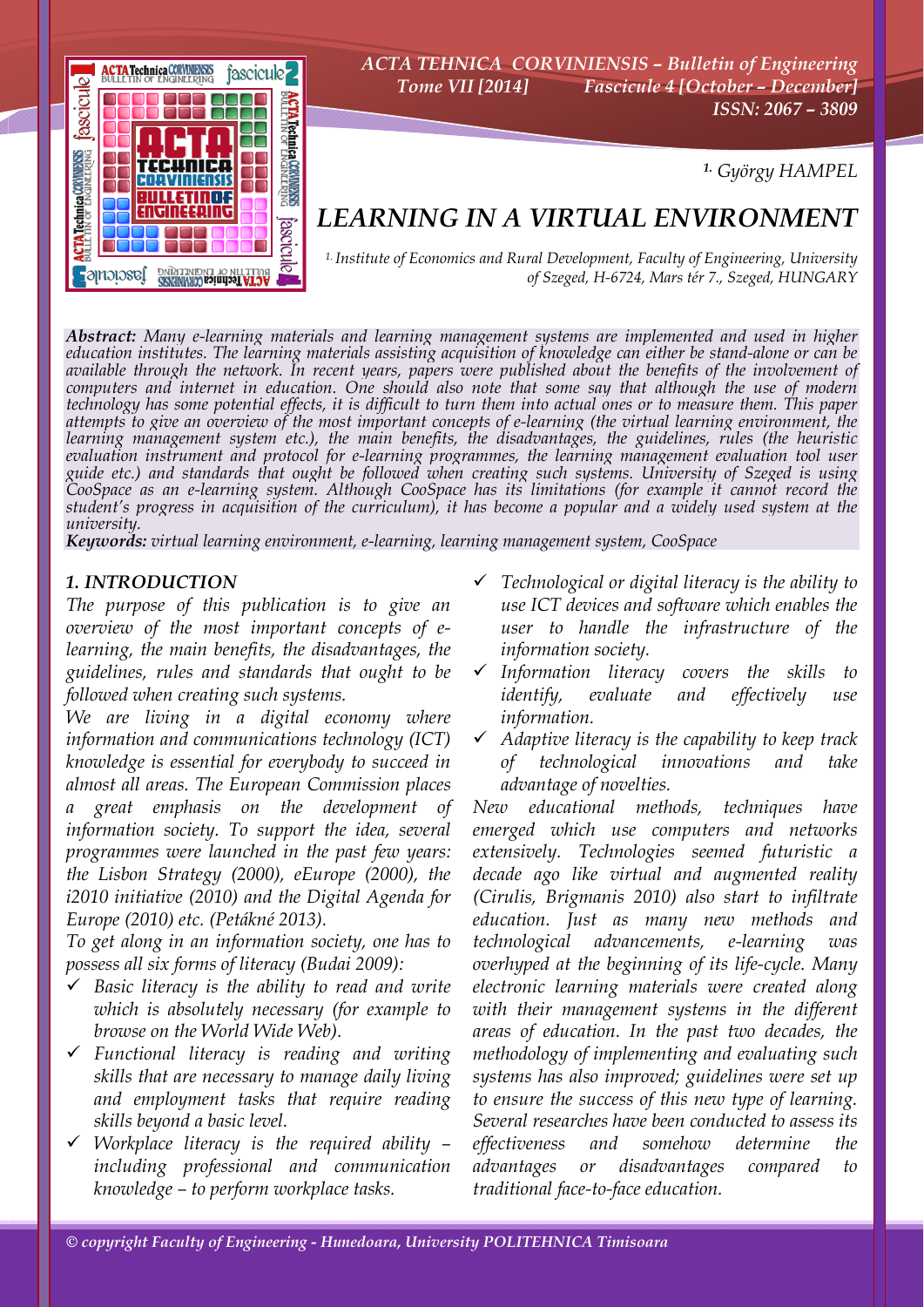# *ACTA TEHNICA CORVINIENSIS Fascicule 4 [October – December]*

#### *– Bulletin of Engineering Tome VII [2014]*

*Today the question is not whether ICT should be used, but how it should be used. Higher educational institutions are investing in e-learning systems to support their traditional teaching and to improve the students' learning experiences and performance (Tarhini et al. 2013). There is a growing belief that the use of e-learning systems may lead to improvements in efficiency of education considering the number of enrolled students, students' achievements and costs (Castillo-Merino, Serradell-López 2014).* 

*There are basically two types of teachers concerning e-learning: who focus on information transfer and those who focus on student learning (González 2012; Owens 2012). Other researchers identified four types of tutors (Bliuc et al. 2012):* 

- 9 *those who use the new technological possibilities for information transfer only,*
- 9 *those who use it for clarifying concepts as well,*
- 9 *those who exchange and develop ideas, too and*
- 9 *those who use ICT the most extensively to explore, share and use it for collaborative knowledge-creation, for developing awareness and skills.*

## *2. THE MAIN CONCEPTS OF E-LEARNING*

*E-learning is a new method to understand the learning process in which the basic elements remain the same as in traditional learning, but this is supplemented with the means and possibilities of ICT which modifies the knowledge exchange, the assimilation of knowledge and it also brings freedom to learn anywhere (Alecu et al. 2011). It includes several types of activities like courses, informal and indirect networking education, community integration, knowledge management and learning by doing (Alecu et al. 2011).* 

*According to Dillenbourg (Dillenbourg 2000) a virtual learning environment is a designed information space which is not restricted to distance education; it is a social space which integrates multiple tools where the space is explicitly represented, it also overlaps physical environment where the students are not only active, but also actors.* 

*One can speak of blended learning (or combined, mixed learning) when the traditional educational form is used and combined with the facilities provided by ICT (Alina-Mihaela et al. 2012).* 

*Experience shows that blended learning is more effective than face-to-face teaching or using the elearning method by itself (Hobackova, Semradova 2013). Suitable learning tools have to be created that complement each other (Castillo-Merino, Serradell-López 2014). These learning tools are called the Learning Management System (LMS). The LMS is essential to manage a virtual learning environment. The main task of this system is to identify, to record and to follow the students participating in the educational process and to connect the users (tutors, students and other administrative staff) to their respective courses according to their roles and competencies (Gaceu et al. 2009). Shoonenboom gives a detailed list of the tasks an LMS can be used for (Schoonenboom 2014):* 

- 9 *Hold fixed office hours for students;*
- 9 *Answer questions of students in irregular time;*
- 9 *Hold group meetings, discussion on a subject matter;*
- 9 *Video conferencing;*
- 9 *Probe students' knowledge during group meetings;*
- 9 *Examine and comment on the students' acquired knowledge and skills based on evidence put together by the students;*
- 9 *Provide self-test for students to practice;*
- 9 *Administer examinations;*
- 9 *Provide tutor feedback for students after exams;*
- 9 *Make references for further reading;*
- 9 *Peer feedback; comment on and judge each other works;*
- 9 *Write blogs or tell about experiences during the course;*
- 9 *Make (PowerPoint) presentations available;*
- 9 *Make references available to video presentations with further information;*
- 9 *Record own lectures, instructional videos and make them available;*

*To choose and then operate a proper system, adequate infrastructure (computers with multimedia capabilities and high bandwidth internet) are required on the technical side. Aspects as technical flexibility (hardware and software requirements and support, licence costs, authentication), learning tools (materials, social network capabilities, student tracking and*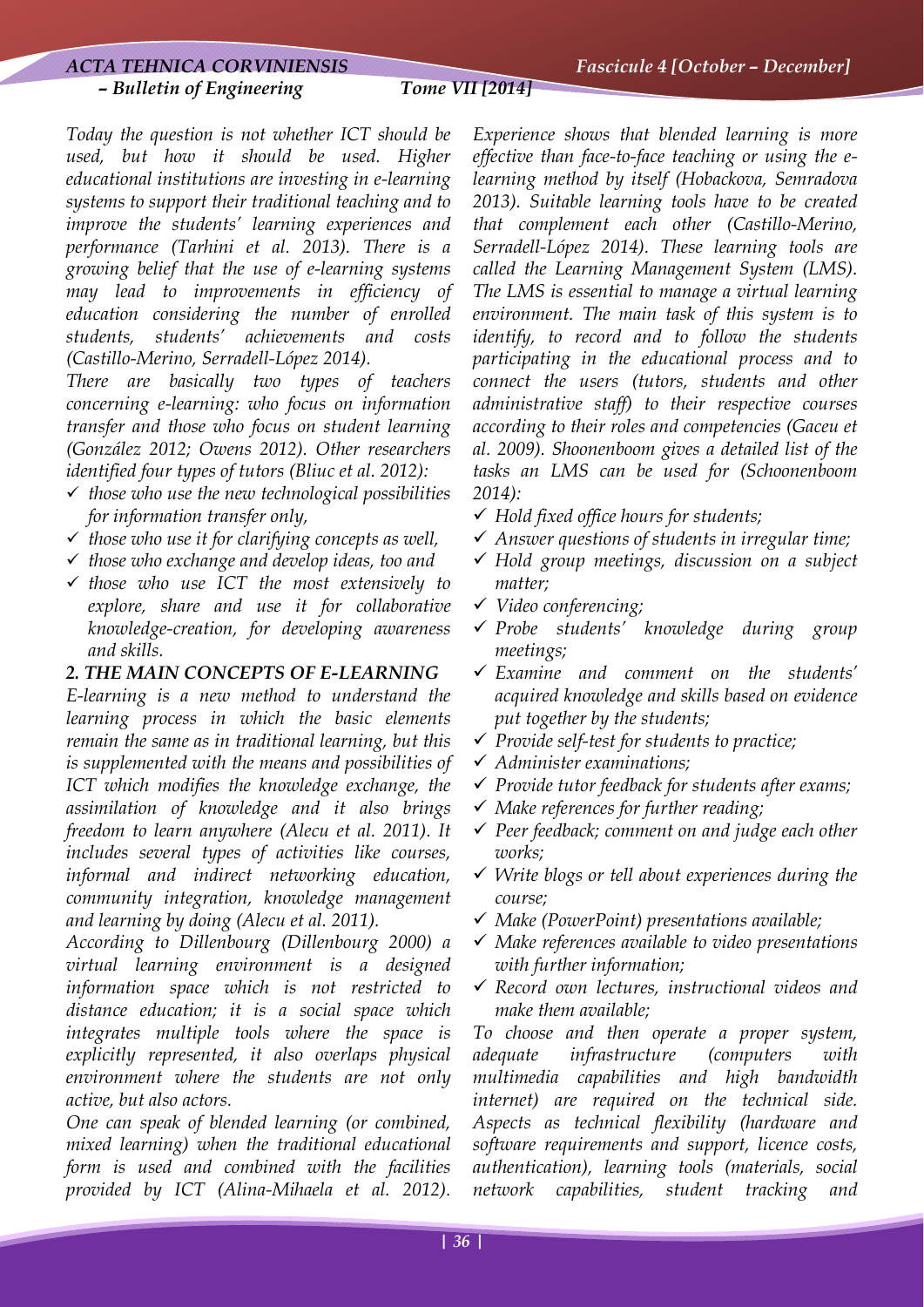#### *– Bulletin of Engineering Tome VII [2014]*

*evaluating) and usability (user interface, ready templates, followed standards, supported languages) are the main factors of the evaluation during the selection of the system (Herdon, Lengyel 2008).* 

*The first step of the implementation of LMS is technology acceptance. It is difficult to implement any e-learning without the acceptance of the new ICT. The second step is innovation which is required as new technology is combined with learning techniques to create good quality elearning materials. The third step is called inductive learning. While traditional courses are most often taught deductively where undermotivated students apply the learnt material to real-world scenarios, inductive learning techniques require the active participation of the students: for example they offer motivation through the challenge of completing a project, interpreting data or solving a case. The fourth step is the enhanced online classroom where the students are encouraged to solve complex problems with inventing their own solution instead of the tutors' detailed step-by-step procedures (Forrer et al. 2014). So, LMS offers various tools to assist work in a virtual learning environment. According to research these systems are mainly used for distributing materials, less frequently for communication between course participants and even less frequently for online assessment or collaborative learning (Schoonenboom 2014).* 

*On the personal side, key competencies are also required to participate in e-learning course. Students (and tutors as well must possess competencies like: digital skills, self-motivation, self-driven learning capacity, good communication skills, knowledge of foreign languages, cultural awareness etc. (Muresan, Gogu 2013).* 

# *3. THE DISADVANTAGES, BENEFITS AND SUCCESS FACTORS*

*According to experts it is highly probable and desirable that the use of ICT in e-learning will change educational theories and methodologies and people developing e-learning material will have to acquire new skills to achieve success in creating elearning material (Aharony, Bronsein 2010). It is also highly probable and also desirable that social technologies will improve e-learning experiences* 

*since these create the atmosphere of cooperation and provide easy interaction among the students and tutors. Mobile technologies may also contribute to this experience (Aharony, Bronsein 2010).* 

*It should be clear that modern technology is not a panacea, as – for example – the summarizing paper of Workshop on Virtual Learning Environment (Dillenbourg 2000) states: It has some potential effects, although it is difficult to turn it to actual ones, or at least to measure the positive effects. So, there is hardly any scientific proof of the superiority of the modern technologies.* 

*There may be major challenges for implementing an e-learning material, including the lack of advanced computer skills among the academic staff, little awareness on instructional design techniques, time constraints and security concerns as well. Other disadvantages are that access to computers, smartphones, tablets and computer network is necessary on the students' part (Dissanayeke, Wickramasuriya 2010) (Alecu et al. 2011)* 

*One should also note that there are studies concluding that online students perform worse than students attending face-to-face classes. There are studies that say that the difference between the two groups of students is not significant. There are also studies that show that the use of digital tools with the appropriate teaching method has a significant positive effect on students' achievements (Castillo-Merino, Serradell-López 2014). Studies show evidence of positive effects on students' performance from the adaptation of ICT innovations in teaching and learning (Castillo-Merino, Serradell-López 2014).* 

*Despite the controversial results, in recent years papers were published about the benefits of the involvement of computers and the internet in education (Sideridis et al., 2010). According to publications multimedia materials can enhance enjoyment and engagement of learning which enables users to pay attention for a long time without feeling bored (Dissanayeke, Wickramasuriya 2010). E-learning systems are considered to be successful if they can replicate the classroom experience and consider students' needs. Students will use the system when they think that using the e-learning system will improve their*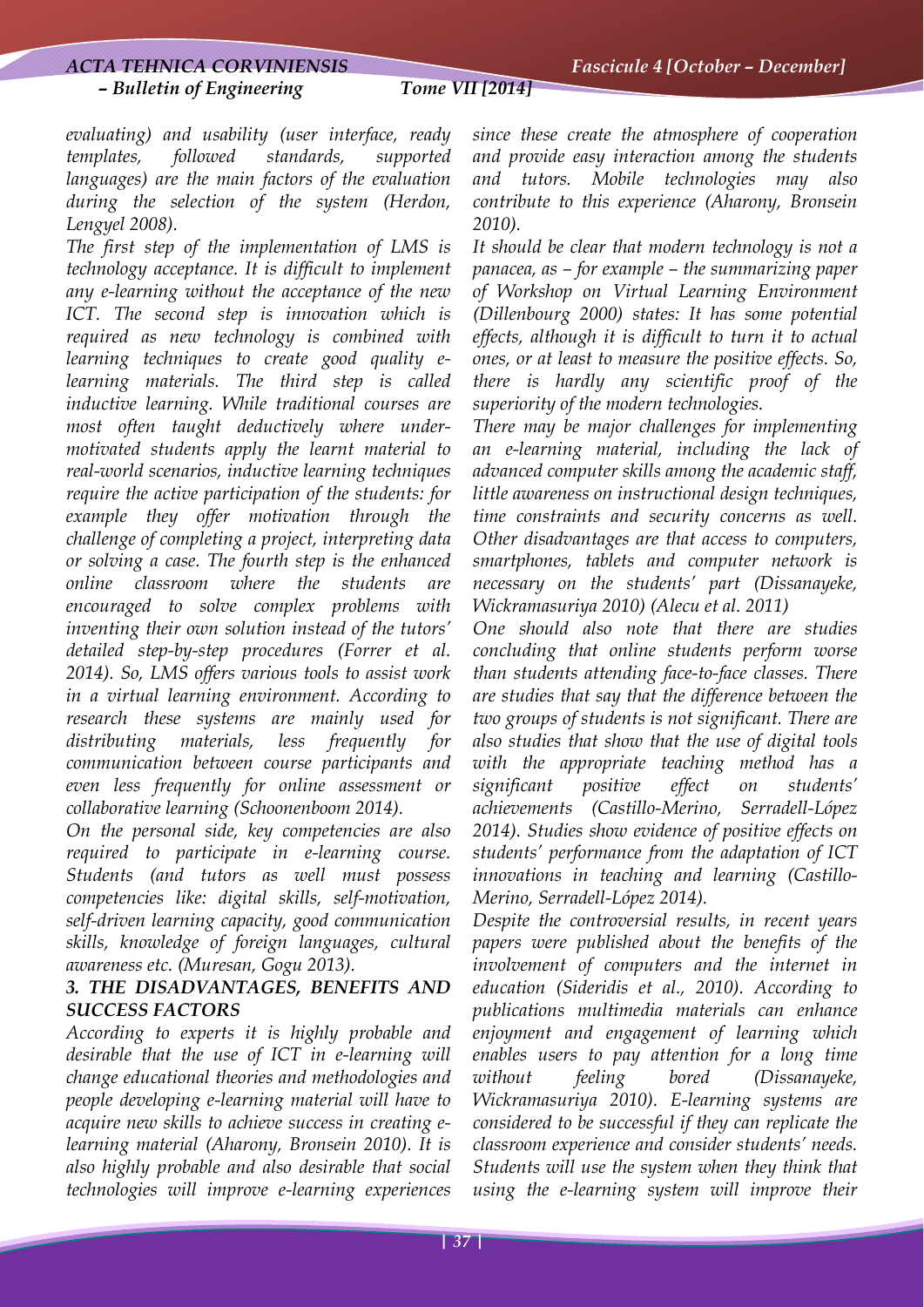#### *ACTA TEHNICA CORVINIENSIS Fascicule 4 [October – December]*

#### *– Bulletin of Engineering Tome VII [2014]*

*quality of life by saving time, money and effort (Tarhini et al. 2013). Based on the study of Alecu et al. (2011), the benefits of e-learning systems are:* 

- $\checkmark$  It is less stressful than the traditional type of *learning;*
- 9 *Increased collaboration and interactivity among students;*
- 9 *Allows self-phased learning;*
- 9 *Modular information architecture which allows progressive learning;*
- 9 *Students can be easily monitored during their learning process and the tutor can intervene if necessary;*
- 9 *Tutors and students do not need to be at the same place, this is more convenient and also reduces costs;*
- 9 *Spreading and updating the curriculum on the network makes it easy for students to access the latest materials*

*To measure the acceptance of these systems, the technological acceptance model can be used (Tarhini et al. 2013), which models how users accept and use a technology. According to the model perceived usefulness ("the degree to which a person believes that using a particular system would enhance his or her job performance") and perceived ease-of-use ("the degree to which a person believes that using a particular system would be free from effort") (Davis 1989).* 

## *4. GUIDELINES TO DEVELOP A VIRTUAL LEARNING ENVIRONMENT*

*To find and use good quality resources to build an e-curriculum is fundamental. Finding out how to employ these resources is still evolving (Littlejohn et al. 2006). According to literature (Collis, Strijker 2004) the resources can be:* 

- 9 *Pure: Unedited, most commonly used materials (articles, book chapters, PowerPoint slides, animations etc.);*
- 9 *Pure, combined: unedited resources combined with other resources (unedited materials with on-line or face-to-face discussion, or essay);*
- 9 *Adapted: adapted, repurposed resources to fit teaching contexts;*
- 9 *Dynamic: electronically assembled and structured and allows interaction and contribution (materials which can be edited and commented by students)*

*The usability of resources is determined by many features including durability, maintainability, availability at an appropriate cost and size, in a proper accessible format without legal restrictions that can be repurposed and reused (Littlejohn et al. 2006). When creating the learning materials and their learning environment, the learning management system, it is suggested to follow some rules or standards which may more likely lead to success. The range of different technology should be carefully selected by weighing several factors (Gaceu et al. 2010).* 

*Implementing a successful e-learning environment requires high integration, availability, security, scalability and reliability which have to be provided in the whole life-cycle of the system. To describe this, the steps of software development life-cycle can be used: (1) program planning, (2) requirement definition, (3) design and development, (4) integration and testing, (5) installation and maintenance (Paulins 2010).* 

*Since we are talking about software, ISO 9126 standard assuring software quality (functionality, reliability, usability, efficiency, maintainability and portability) can be taken into consideration (Al-Qutaish, 2009).* 

*Computer systems have been evaluated for a long time based on ergonomics and ease-of-use, i.e. usability (Hornbaek 2006).* 

9 *UseLearn method is one of the methods to evaluate e-learning systems. It is comprehensive checklist containing quality and usability evaluation perspectives. The UseLearn is a quantitative assessment model consists of dimensions like error prevention, visibility, flexibility, course management, interactivity, feedback and help, accessibility, consistency and functionality, assessment strategy, memorability, completeness, aesthetics and reducing redundancy each dimensions contain many checklist questions the persons evaluating the system have to answer (Oztekin et al. 2010).* 

*Other useful tools and criteria are also available to maintain the quality of e-learning programmes, including:* 

9 *the Heuristic Evaluation Instrument and Protocol for E-learning Programs (Benson et al. 2001): This instrument lists twenty evaluation*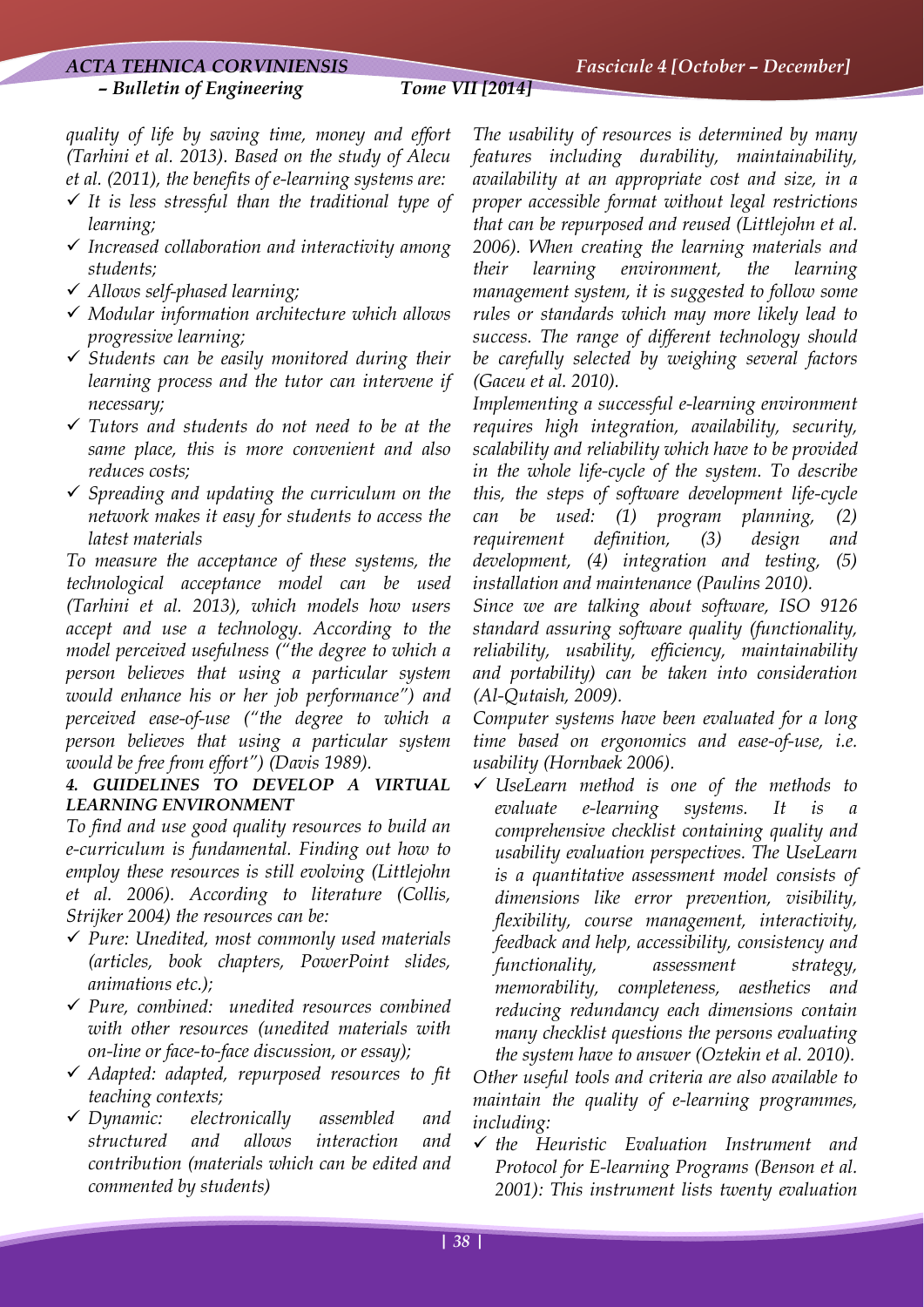### *– Bulletin of Engineering Tome VII [2014]*

*factors and each of them can be assessed by answering specific questions. The factors are: the visibility of system status; match between system and the real world; user control and freedom; consistency and standards; error prevention; recognition vs. recall; flexibility and efficiency of use; aesthetics and minimalist design; help of users to recognise, diagnose and recover from errors; help and documentation; interactivity; message design; learning design; assessment opportunities; media integration; access to resources necessary to effective learning; access to performance support tools; learning management to monitor students' progress; feedback capabilities; content organization;* 

9 *the LMS Evaluation Tool User Guide (3waynet 2004) lists thirteen viewpoints to evaluate the e-learning management system: cost of ownership; maintainability; usability; vendor profile; openness; compliance with standards; integration capacity; Learning Object Metadata integration; reliability and effectiveness; scalability; security; hardware and software specifications; multilingual support.* 

# *5. COOSPACE*

*About eight years ago an administration system for teachers and students was introduced at all the faculties of University of Szeged which was later expanded with a system named CooSpace (Cooperation Space). This e-learning framework operates as the biggest virtual collaboration space for students and tutors in Hungarian higher education. CooSpace is used as a LMS and social media – an Internet-based application built on the foundations of Web2.0 that allow the creation and exchange of user generated content (Kaplan, Haenlein 2010) – mainly to* 

- 9 *store and distribute curriculum in different formats including plain to formatted text, video and audio files;*
- 9 *provide one-way tutor-student communication with a billboard, tutor-student, tutor-tutor and student-student communication with forums, email, questionnaire, voting and a text messaging system;*
- 9 *manage attendance sheet of face-to-face and virtual classes;*

9 *knowledge verification with exercises and tests;* 

*Although CooSpace has its limitations (for example it cannot record the student's progress in acquisition of the curriculum), and student-tutor, student-student communication is not yet as extensively used as it could be, it became a popular and widely used system at the university.* 

# *6. CONCLUSION*

*We should take advantage of ICT and the opportunities offered by the new teaching methods utilizing e-learning techniques. To use e-learning effectively at the University of Szeged, the following things have to be taken into consideration:* 

- 9 *The network system and the servers are mostly up to date, but the workstations of the academic staff have to be modernized to be able to create elearning content.*
- 9 *Tutors should be motivated to digitize their materials and they should be enabled to use the LMS services more extensively.*
- 9 *The LMS and the e-learning materials should be evaluated. There are several methods to do this. This can be even done by involving the students; CooSpace has services which can be used to achieve this goal.*
- 9 *Students have to be persuaded to use the social media services of CooSpace. They can discuss the subjects, exchange ideas or cooperate while solving a task.*
- 9 *Further development of the University LMS is necessary. It should be capable to follow students' progress of knowledge acquisition.*

## *REFERENCES*

- *[1.] 3waynet Inc. (2004). LMS Evaluation User Guide, Commonwealth* of *http://www.col.org/PublicationDocuments/pub\_04*
- *LMSEvaluation.pdf (Viewed: 9th September, 2013) [2.] Acar, A. 2013. Attitudes toward Blended Learning and Social Media Use for Academic Purposes: An Exploratory Study. Journal of e-Learning and*
- *Knowledge Society. 9(3):107-126. [3.] Aharony, N., Bronstein, J. (2012). A Delphi Investigation into the Future of E-learning. Procedia - Social and Behavioral Sciences. 83(2013):911-914.*
- *[4.] Alecu, I. N, Marcuta, L., Marcuta A.; Angelescu, C. (2011). The role of an e-learning platform in the sustainable development of the online learning at the University of Agricultural Sciences and Veterinary Medicine, Distance Learning Department, Bucharest. Romania. Scientific Papers Series Management, Economic Engineering in Agriculture and Rural Development. 11(2):5-8.*